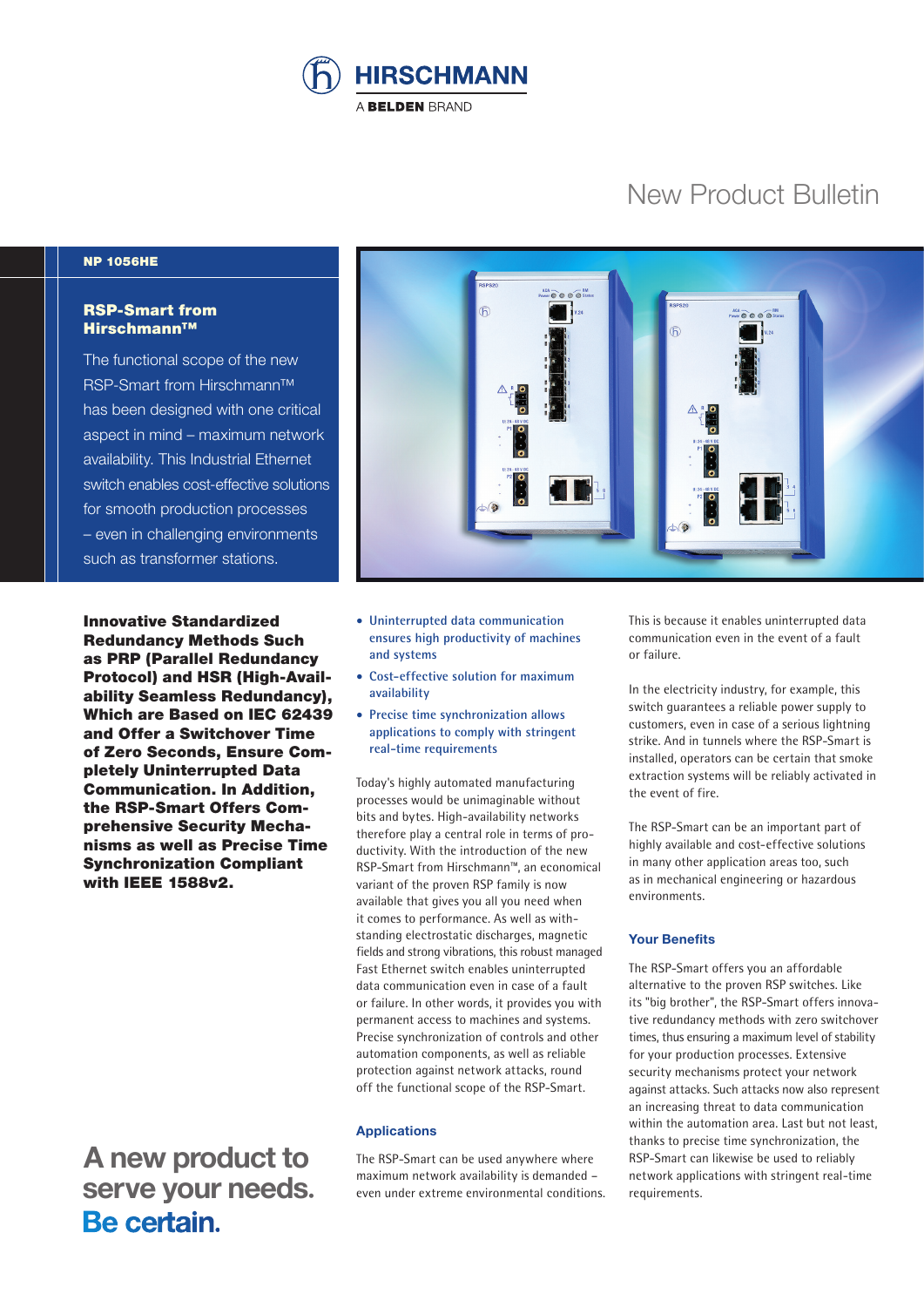



## Hirschmann™ Industrial Ethernet-Switch RSP-Smart

The RSP-Smart features six Fast Ethernet ports designed for twisted-pair cables (100 BASE-TX), which can also be equipped with two/four SFP transceivers (100 BASE-FX). All ports support precise time synchronization compliant with IEEE 1588v2. Security mechanisms such as rolebased access protect against unauthorized access. MRP (Media Redundancy Protocol) and RSTP (Rapid Spanning Tree) redundancy methods ensure high network availability. Switch versions also available provide support for the PRP (Parallel Redundancy Protocol) and HSR (High-Availability Seamless Redundancy) redundancy methods, ensuring zero switchover times. Power can be supplied via 24/36/48 V DC or alternatively via 110/250 V DC and 110/230 V AC. Other features of the RSP-Smart include IP30 protection rating, an extended operating temperature range from -40°C to +70°C, compact stainless steel housing and user-friendly configuration and diagnostics.

#### **Benefits at a Glance**

- High network availability based on PRP, HSR, MRP, RSTP redundancy methods
- Comprehensive security mechanisms: Role-based access, port security, SSHv2; HTTPS, SFTP
- Precise time synchronization compliant with IEEE 1588v2
- High level of vibration resistance
- Broad immunity to electrostatic discharges and magnetic fields
- Operating temperature range from -40°C to +70°C
- Compact stainless steel housing for DIN rail mounting
- Six Fast Ethernet ports for twisted pair cables (100 BASE-TX) or alternatively there are variants with two or four SFP bays for (100 BASE-FX) MM, SM, LH transceivers
- Power can be supplied via 24/36/48 V DC or 110/250 V DC and 110/230 V AC
- Configuration and diagnosis using HiDiscovery, Industrial HiVision or web interface
- Storage of all configuration data and upgrading of operating software via SD card
- Management via standard web browser and SNMP interface
- Standards and approvals:
	- Safety: EN 60950-1, cUL508
	- Substations: IEC 61850-3, IEEE 1613
	- Hazardous environment: ISA 12.12.01, CSA 22.2 No. 213 (hazLoc)
	- Transportation: NEMA TS2, EN 50121-4
- Perfectly adapted to the Industrial Ethernet switches of the RSP, RSR and MACH1000 families from Hirschmann™

The functional scope of the RSP-Smart can be customized conveniently by means of the online configurator.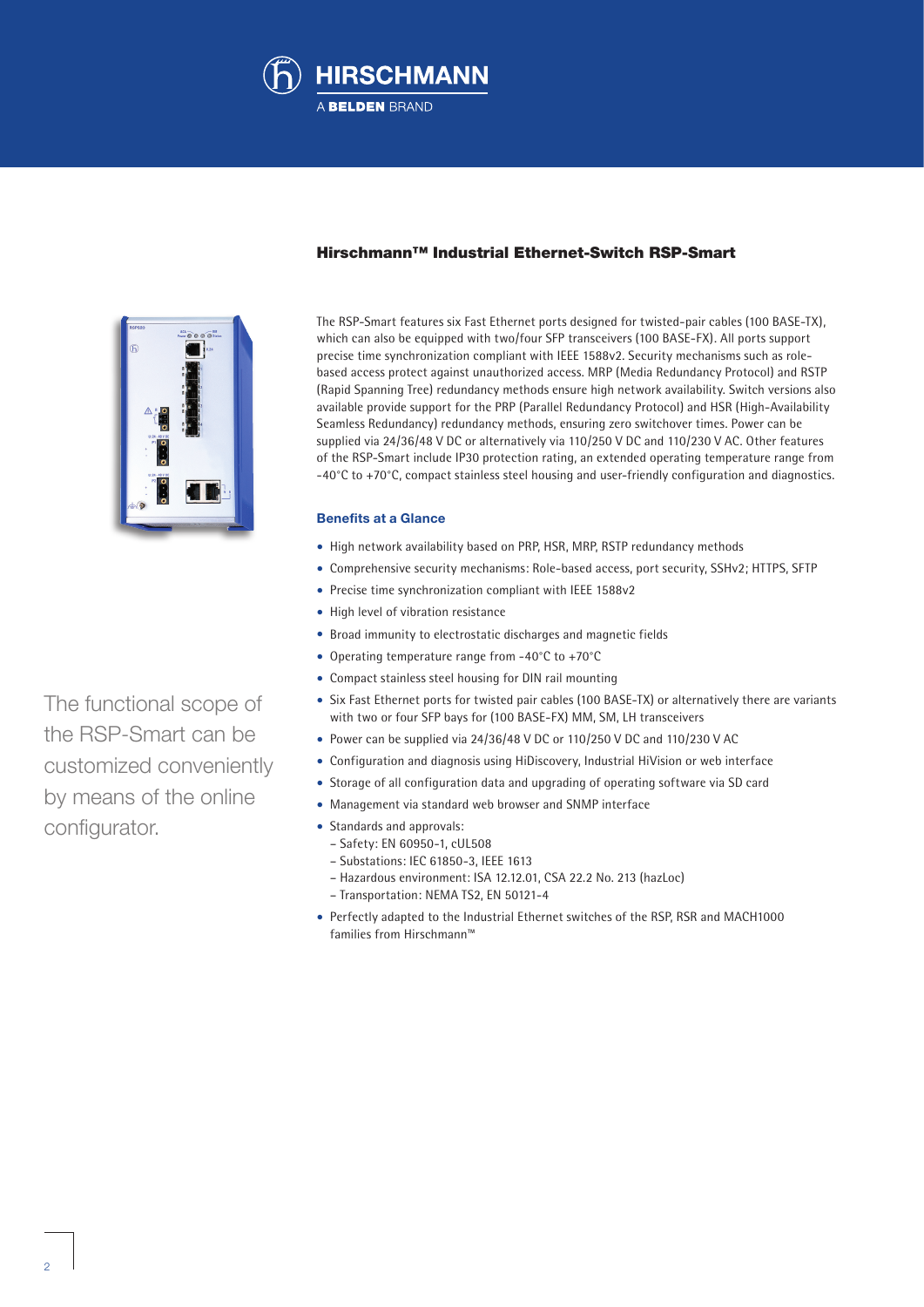

## Technical Information

| <b>Product Description</b>                    |                                                                                                                                                                                                                                                                                                  |                    |
|-----------------------------------------------|--------------------------------------------------------------------------------------------------------------------------------------------------------------------------------------------------------------------------------------------------------------------------------------------------|--------------------|
| <b>Type</b>                                   | RSPS20-xx                                                                                                                                                                                                                                                                                        | RSPS25-xx          |
| <b>Description</b>                            | Managed, Industrial Switch DIN Rail, fanless Design                                                                                                                                                                                                                                              |                    |
| <b>Port Type and Quantity</b>                 | Ports in total: 6<br>6 x 10/100 TX, or 4 x 10/100 TX/2 x FE SFP, or 2 x 10/100 TX/4 x FE SFP ports                                                                                                                                                                                               |                    |
| <b>More Interfaces</b>                        |                                                                                                                                                                                                                                                                                                  |                    |
| V.24 Interface                                | 1x RJ11 socket                                                                                                                                                                                                                                                                                   |                    |
| <b>SD Card Slot</b>                           | 1x to connect auto-configuration adapter ACA31 (SD-card)                                                                                                                                                                                                                                         |                    |
| <b>Fast ETHERNET Network Size</b>             |                                                                                                                                                                                                                                                                                                  |                    |
| <b>Twisted Pair (TP)</b>                      | 0 to 100 m                                                                                                                                                                                                                                                                                       |                    |
| <b>Multimode Fiber (MM)</b>                   | 50/125 µm, 0 to 5000 m, 8 dB link budget<br>62.5/125 µm, 0 to 4000 m, 11 dB link budget (with M-Fast SFP-MM/LC)                                                                                                                                                                                  |                    |
| Singlemode Fiber (SM) 9/125 µm                | 0 to 25 km, 13 dB link budget (with M-Fast SFP-SM/LC)<br>25 to 65 km, 10 to 29 dB link budget (with M-Fast SFP-SM+/LC)                                                                                                                                                                           |                    |
| Singlemode Fiber (LH) 9/125µm                 | 40 to 104 km, 10 to 29 dB link budget (with M-Fast SFP-LH/LC)                                                                                                                                                                                                                                    |                    |
| <b>Network Size - Cascadibility</b>           |                                                                                                                                                                                                                                                                                                  |                    |
| <b>Line-/Star Topology</b>                    | any                                                                                                                                                                                                                                                                                              |                    |
| <b>Ring Structure</b>                         | >200 switches                                                                                                                                                                                                                                                                                    |                    |
| <b>Fault Recovery Time</b>                    | 0 ms with PRP or HSR                                                                                                                                                                                                                                                                             |                    |
| <b>Power Requirements</b>                     |                                                                                                                                                                                                                                                                                                  |                    |
| <b>Operating Voltage</b>                      | 24/36/48 V DC redundant, or 110/250 V DC and 110/230 V AC                                                                                                                                                                                                                                        |                    |
| <b>Software</b>                               |                                                                                                                                                                                                                                                                                                  |                    |
| <b>Management</b>                             | V.24, Telnet, SSHv2, HTTP, HTTPS, TFTP, SFTP, SNMP v1/v2/v3, Traps                                                                                                                                                                                                                               |                    |
| <b>Diagnostics</b>                            | LED, persistent logging, syslog, signal contact, device status indication, port mirroring N:1, RMON (1,2,3,9), TCPDump, LLDP, SFP management<br>(temperature, optical input and output power), switch dump, configuration check dialog, system information, self tests on cold start             |                    |
| Configuration                                 | Command line interface (CLI), web based management, full featured MIB support, BOOTP/DHCP client with auto configuration, HiDiscovery,<br>auto-configuration adapter ACA31 (SD card), Automatic configuration undo (roll-back), text based configuration file, CLI scripting                     |                    |
| <b>Security</b>                               | MAC based port security, Restricted management access, Local user accounts, different privilege levels, management authentication via RADIUS,<br>account locking, configurable password policy, audit trail, configurable login attempts, HTTPS certificate management, CLI/SNMP logging         |                    |
| <b>Redundancy Functions</b>                   | MRP, RSTP 802.1w                                                                                                                                                                                                                                                                                 |                    |
| <b>Enhanced Redundancy Functions</b>          |                                                                                                                                                                                                                                                                                                  | PRP, HSR (pending) |
| <b>Filter</b>                                 | QoS (4 classes), CoS queue management, interface trust mode, TOS/DSCP prioritization, port priority (IEEE802.1D/p), VLAN (IEEE802.1Q), IGMP<br>snooping/querier per VLAN (v1/v2/v3), unkown multicast filtering, independent VLAN learning, static unicast/multicast address entries, fast aging |                    |
| <b>Time Synchronization</b>                   | PTPv2 TC two-step, SNTP server and client, Buffered RTC (real time clock)                                                                                                                                                                                                                        |                    |
| <b>Flow Control</b>                           | Flow control (IEEE 802.3X), egress interface shaping, ingress storm protection                                                                                                                                                                                                                   |                    |
| <b>Miscellaneous</b>                          | Port power down, cable crossing, VLAN unaware mode, access to management restricted by VLAN                                                                                                                                                                                                      |                    |
| <b>Ambient Conditions</b>                     |                                                                                                                                                                                                                                                                                                  |                    |
| <b>Operating Temperature</b>                  | 0°C to 60°C or -40°C to +70°C, IEC 60068-2-2 Dry Heat Test +85°C, 16 Hours, optional conformal coating                                                                                                                                                                                           |                    |
| <b>Relative Humidity (non-condensing)</b>     | 10% to 95%                                                                                                                                                                                                                                                                                       |                    |
| <b>Mechanical Construction</b>                |                                                                                                                                                                                                                                                                                                  |                    |
| Dimensions (WxHxD)                            | 90 (98) x 164 x 120 mm (EEC)                                                                                                                                                                                                                                                                     |                    |
| Weight                                        | 1.2 kg (1.5 kg EEC)                                                                                                                                                                                                                                                                              |                    |
| <b>Protection Class</b>                       | <b>IP30</b>                                                                                                                                                                                                                                                                                      |                    |
| <b>Approvals</b>                              |                                                                                                                                                                                                                                                                                                  |                    |
| <b>Safety of Industrial Control Equipment</b> | EN 60950-1, cUL508 (pending)                                                                                                                                                                                                                                                                     |                    |
| <b>Substation</b>                             | IEC 61850-3, IEEE 1613                                                                                                                                                                                                                                                                           |                    |
| <b>Hazardous Location</b>                     | ISA 12.12.01, CSA 22.2 No. 213 (pending)                                                                                                                                                                                                                                                         |                    |
| <b>Transportation</b>                         | NEMA TS2 (pending), EN 50121-4 (pending)                                                                                                                                                                                                                                                         |                    |